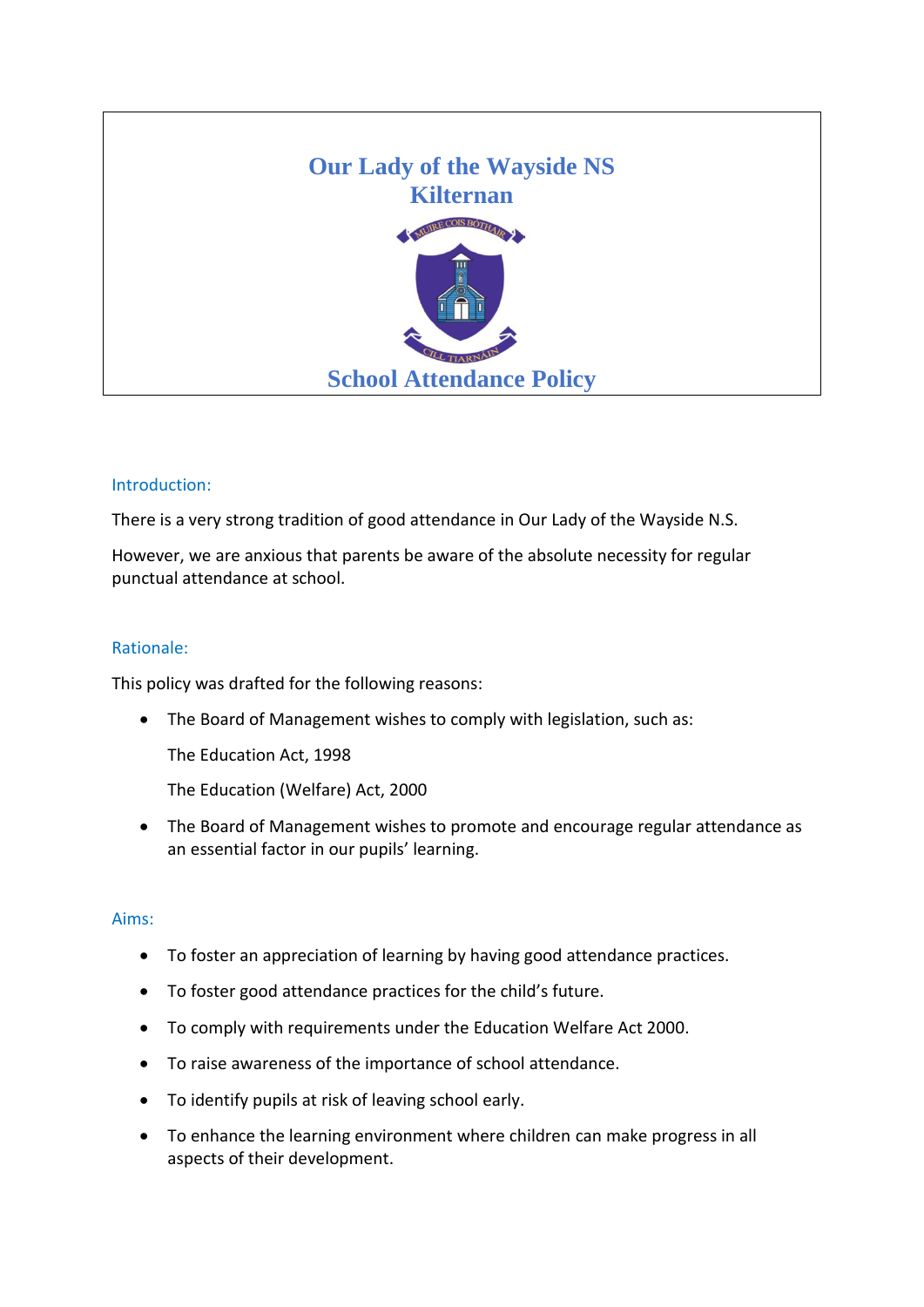To ensure compliance with the requirements of the relevant legislation.

# Defining and Recording Non-Attendance:

- The school attendance of individual pupils is recorded on the Aladdin System on a daily basis.
- Class attendance is recorded daily in the Leabhar Tinrimh (Attendance Book) on the Aladdin System.
- The annual attendance of each individual pupil is also recorded, together with information provided in enrolment forms ( Pupils' name, gender, PPS Number, Date of Birth, Nationality, Religion, Student ID Number ( POD )
- A child is expected to attend each day.
- The roll is called each day by 10.00 am. Any pupil not present at this time will be marked absent for that day. If they arrive later, there is provision for this to be recorded, also on Aladdin.
- A letter is requested from parents explaining absences in accordance with the Education Act 1998. This letter (or pink form should be sent in with the child when he/she returns to school after being absent).
- All explanatory notes from the parents are kept in a file in the secretary's office.
- The category of absence is also identified.
- If a child misses a half-day a verbal or written explanation is required.
- If a note isn't forthcoming the class teacher will request a note via the child's homework journal / or orally.

### Roles and Responsibilities:

- All staff must implement this policy and be extra vigilant so that children at risk are identified early.
- Class teachers call the roll daily by 10.00 a.m. They ensure that the Aladdin System is filled out fully daily.
- The class teacher ensures that there is a written explanation for absences.
- The class teacher watches for patterns of attendance and records any noticeable drop in regular attendance. If a child has poor attendance they speak to the parents.
- If informal discussions fail to work the Principal will formally speak to the parents.
- The Deputy Principal maintains the Leabhar Tinrimh daily on the Aladdin System.
- The Deputy Principal should be vigilant about recurring absences.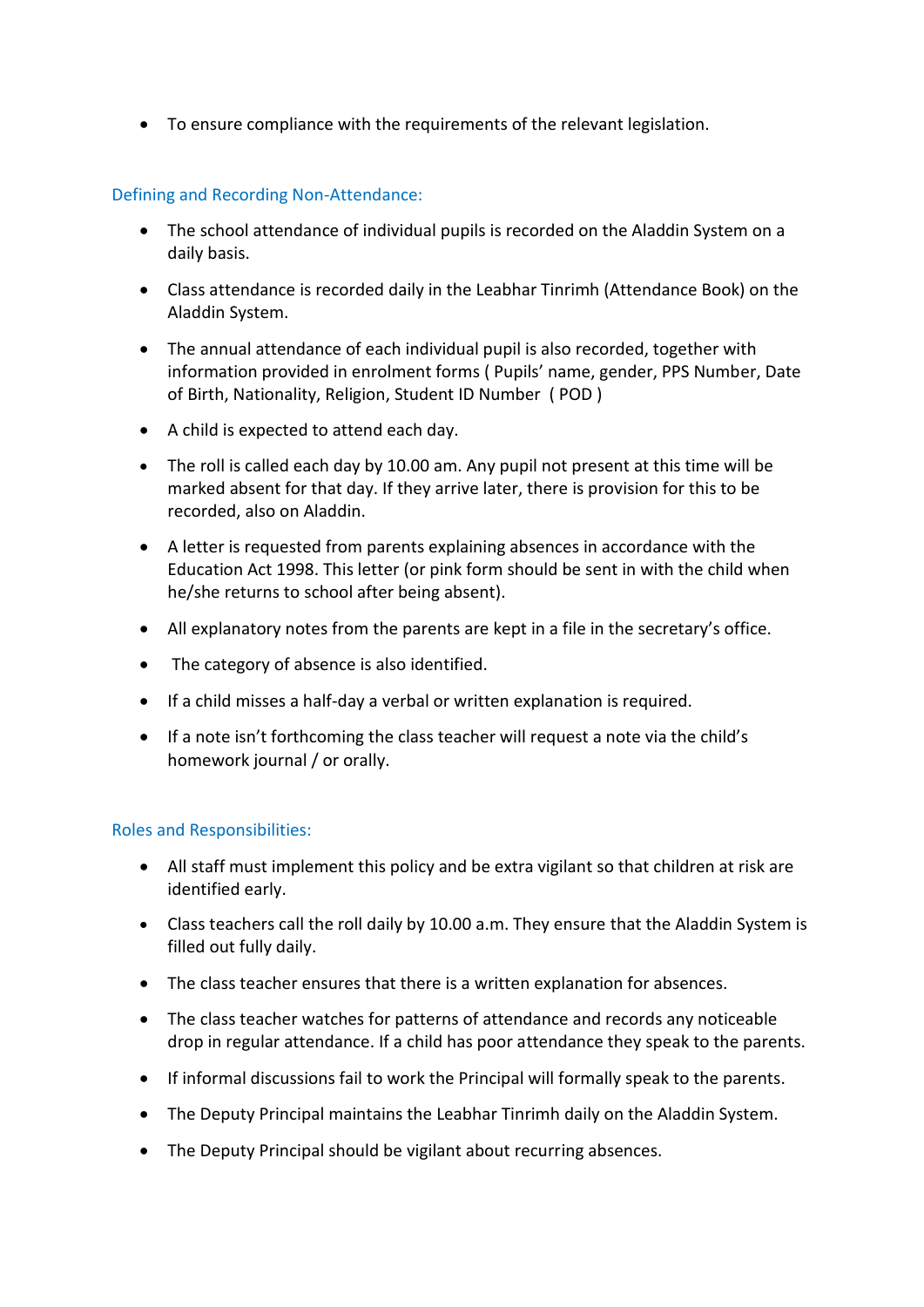- The Deputy Principal maintains the school register.
- The secretary makes returns to the National Education Welfare Board and the Principal keeps the Board of Management informed on attendance.

# Reporting to the National Education Welfare Board:

*"A parent is obliged to cause a child between the ages of 6 and 16 to attend at 'a national school or other suitable school' on each day that the school is open for instruction".* Section 17 of the Education Welfare Act 2000.

Reasons for absence are recorded and reported to the National Education Welfare Board through an online system, quarterly.

An annual report is also submitted not more than six weeks following the end of the school year detailing the overall level of attendance at the school during that school year.

A school is obliged to inform the Education Welfare Officer when:

- A child is expelled
- A child is suspended
- A child has missed more than 20 days.

## If there is a difficulty with punctuality or poor attendance:

- The class teacher will talk to the parent informally about the matter.
- If there is still no improvement the class teacher will inform the principal.
- The Principal will formally meet the parent outlining that the Board of Management of the school will be informed about the poor attendance, and/or the Welfare Board office will be contacted.
- The NEWB will be contacted regarding any child who has missed 20 days or more. The Education Welfare Officer and Principal will work together to support families of children with particularly poor attendance.

# Promoting Attendance:

- We promote good attendance by creating a safe and welcoming environment and ensuring children are happy.
- By displaying kindness, compassion and understanding.
- By being vigilant so that risks to good attendance such as disadvantage, bullying, etc. are identified early.
- Through ongoing praise to attendance.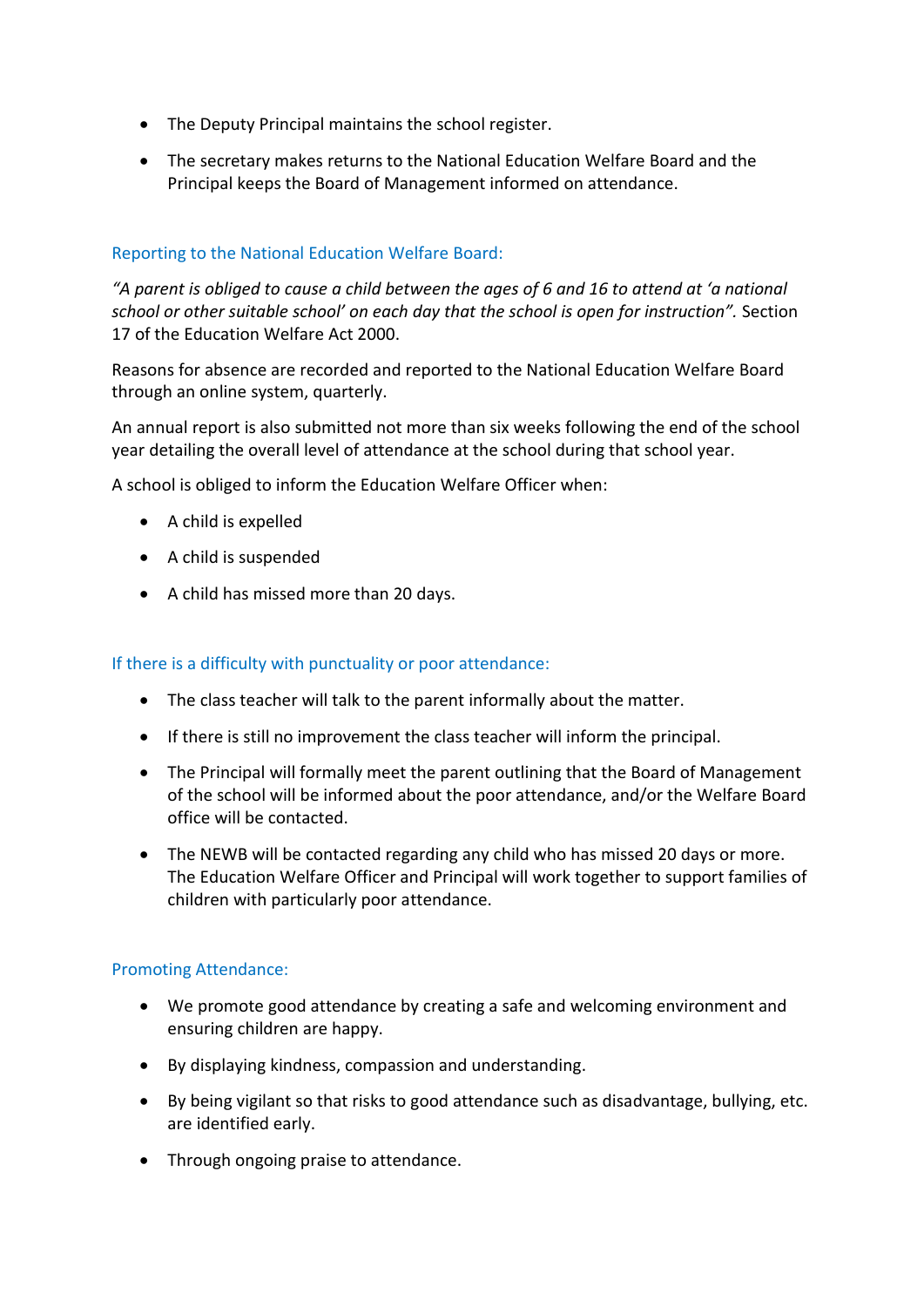- Class teacher will highlight good attendance in the classroom.
- At the initial meeting of parents of any new pupils, the Principal will speak about the importance of good attendance.
- With older children we have discussions about improving time keeping.
- The calendar for the coming year is published annually in June and is available on our school website. It is hoped that this approach will enable parents/guardians to plan family events around school closures, thus minimising the chances of nonattendance related to family holidays during the school term.
- Please note that in the interest of health and safety of the children, parents are reminded that external doors are closed at 9.00 a.m each morning.

# Procedures in relation to the Removal from Register/Transfer from another school:

The school is aware that '*A principal may only remove a pupil's name from a school register where they have been informed that the child has been enrolled in another school or when the Welfare Board notifies them that the child has been registered by it as in receipt of outof-school education'*

### Transfer to another school:

Where parents remove a child from a school the Principal is obliged to give them and the new school a certificate stating the child's record of attendance and absences in the school, the last class the child attended, and any other relevant information pertaining to the education of the child when the school requests it.

# Transfer from another school:

When Our Lady of the Wayside receives a new student, the Principal will notify the Principal of the child's last school attended, that the child is now registered in our school. When a principal receives notification that a child has been registered elsewhere he/she must notify the Principal of the pupil's new school of any problems in relation to attendance at the pupil's former school and of such matters relating to the child's educational progress, as he/she considers appropriate.

### Communication:

- Parents who fail to send in a letter of explanation of absence will be contacted first by the class teacher and then by the Principal.
- It is the responsibility of the school to report to NEWB should the child reach 20 days absence. The Principal should also inform the parents of this.
- A report from the school is sent to the National Education Welfare Board as required.